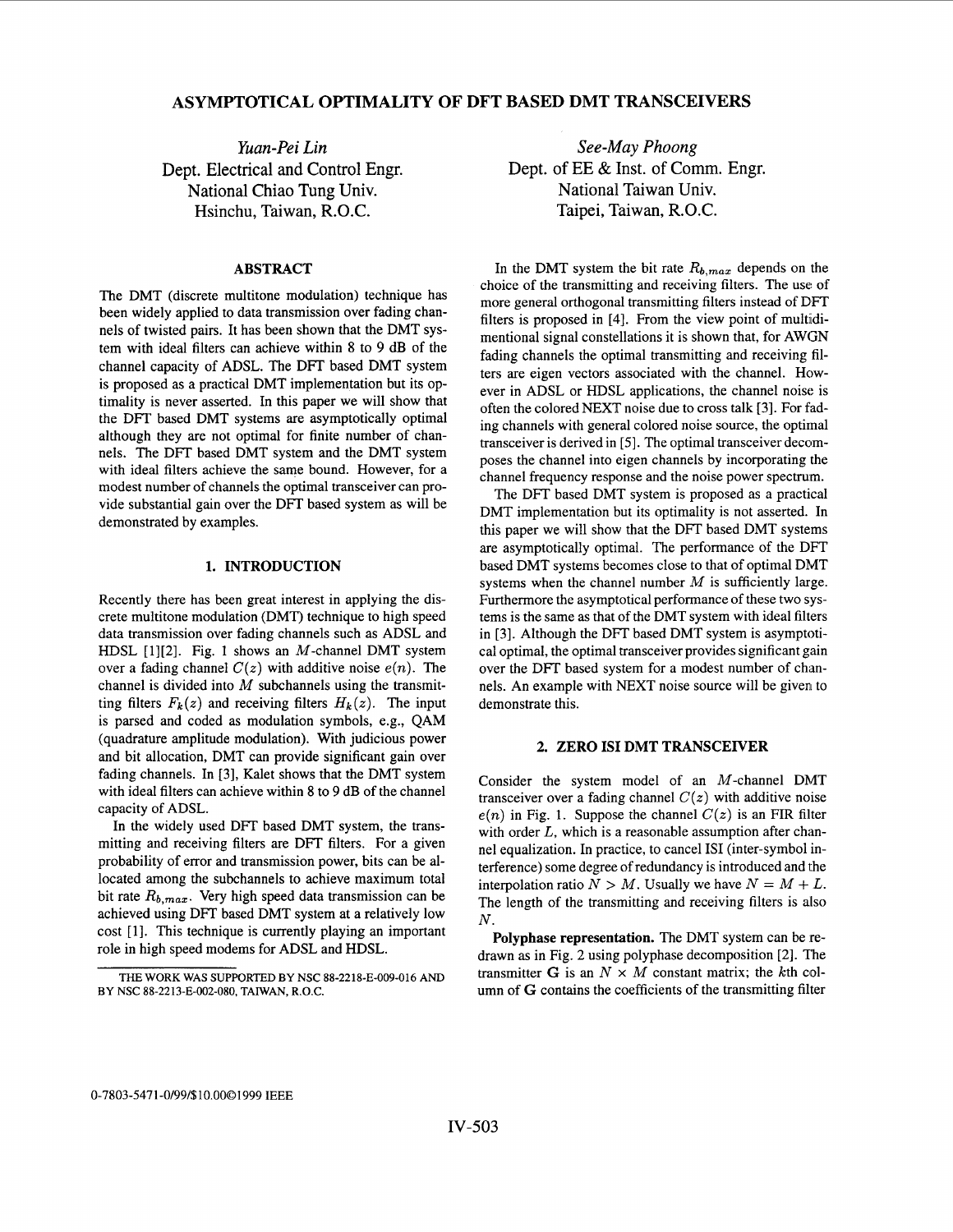

Figure **1:** An M-channel DMT system over a fading channel.

 $F_k(z)$ . The receiver *S* is an  $M \times N$  constant matrix; the kth row of *S* contains the coefficients of the receiving filter  $H_k(z)$ . The matrix  $C(z)$  is an  $N \times N$  pseudo circulant matrix [6] with the first column given by

$$
\begin{pmatrix}c_0 & c_1 & \cdots & c_L & 0 & \cdots & 0\end{pmatrix}^T
$$

where  ${c_n}_{n=0}^L$  is the channel impulse response. The condition for zero ISI becomes  $SC(z)G = I$ .



Figure *2:* The polyphase representation of the DMT system.

**DFT based DMT systems.** In the DFT based DMT system (Fig. **3),** the transmitting and receiving filters are DFT filters. Redundancy takes the form of cyclic prefix. Define W as the  $M \times M$  DFT matrix with  $[\mathbf{W}]_{mn}$  =  $1/\sqrt{M}e^{-j2\pi mn/M}$ , for  $0 \leq m, n \lt M$ . One can verify that DFT based DMT system has transmitter and receiver given by

$$
\mathbf{G} = [\mathbf{W}\mathbf{W}_1]^{\dagger}, \quad \mathbf{S} = \mathbf{\Gamma}^{-1}[\mathbf{0}\ \mathbf{W}], \tag{1}
$$

where  $W_1$  is a submatrix of W that contains the first  $L$  columns of W and  $\Gamma$  is the diagonal matrix  $diag(C_0, C_1, \cdots, C_{M-1})$  with  $\{C_k\}_{k=0}^{M-1}$  denoting the M point DFT of *cn.* 

**Zero IS1 DMT systems.** Using singular value decomposition, we can decompose  $C_0$  as,

$$
\mathbf{C}_0 = \underbrace{[\mathbf{U}_0 \mathbf{U}_1]}_{\mathbf{U}} \begin{pmatrix} \mathbf{\Lambda} \\ \mathbf{0} \end{pmatrix}_{N \times M} \mathbf{V}^T = \mathbf{U}_0 \mathbf{\Lambda} \mathbf{V}^T, \qquad (2)
$$

where U and V are  $N \times N$  and  $M \times M$  unitary matrices. The column vectors of  $U$  and  $V$  are respectively the eigenvectors of  $C_0C_0^T$  and  $C_0^TC_0$ . The matrix  $\Lambda$  is diagonal and the diagonal elements  $\lambda_k$  are the singular values of  $\mathbf{C}_0$ .

Consider the case that the transmitter is a unitary transformation followed by padding of *L* zeros, in particular

$$
\mathbf{G} = \begin{pmatrix} \mathbf{G}_0 \\ \mathbf{0} \end{pmatrix}, \tag{3}
$$

where  $G_0$  is an arbitrary  $M \times M$  unitary matrix. For zero ISI, we can choose

$$
\mathbf{S} = \mathbf{G}_0^T \mathbf{V} \mathbf{\Lambda}^{-1} \mathbf{U}_0^T.
$$
 (4)

When the transmitter is chosen as  $G_0 = V^T$ , the receiver is  $S = \Lambda^{-1} U_0^T$ . This becomes the DMT system developed in [4].

#### **3. TRANSMISSION POWER**

For a given average bit rate  $R_b$ , the design of the transmitter and receiver affects the required transmission power. Let  $R_N$  be the  $N \times N$  autocorrelation matrix of the channel noise process  $e(n)$ . The  $M \times 1$  output noise vector of the receiver has autocorrelation function given by

$$
\widehat{\mathbf{R}} = \mathbf{S} \mathbf{R}_N \mathbf{S}^T.
$$

Let the number of bits allocated to the  $k$ -th channel be  $b_k$ , then the average bit rate is  $R_b = \frac{1}{N} \sum_{k=0}^{M-1} b_k$ . The actual bit rate is  $\frac{1}{T}R_b$ , where T is the sampling period of the system. Let  $\tilde{P}(R_b, P_e, M)$  be the transmission power required for the M channel transceiver to achieve an average bit rate of  $R_b$  and probability of error  $P_e$ . With optimal bit allocation, the transmission power for the given transceiver **is**  minimized and is equal to [5]

$$
P(R_b, P_e, M) = c2^{2R_b N/M} (\Pi_{k=0}^{M-1} [\mathbf{SR}_N \mathbf{S}^T]_{kk})^{1/M},
$$
\n(5)

where the constant  $c$  depends on the given probability of symbol error  $P_e$  and the modulation scheme.

In the DFT based DMT system, the receiver is  $S =$  $\Gamma^{-1}[0 \text{ W}]$  as given in (1). In this case we can verify that transmission power is

$$
P_{DFT}(R_b, P_e, M)
$$
  
= 
$$
c2^{2R_bN/M} \frac{\left(\Pi_{k=0}^{M-1} [\mathbf{W} \mathbf{R}_M \mathbf{W}^\dagger]_{kk}\right)^{1/M}}{\det(\Gamma^\dagger \Gamma)^{1/M}}.
$$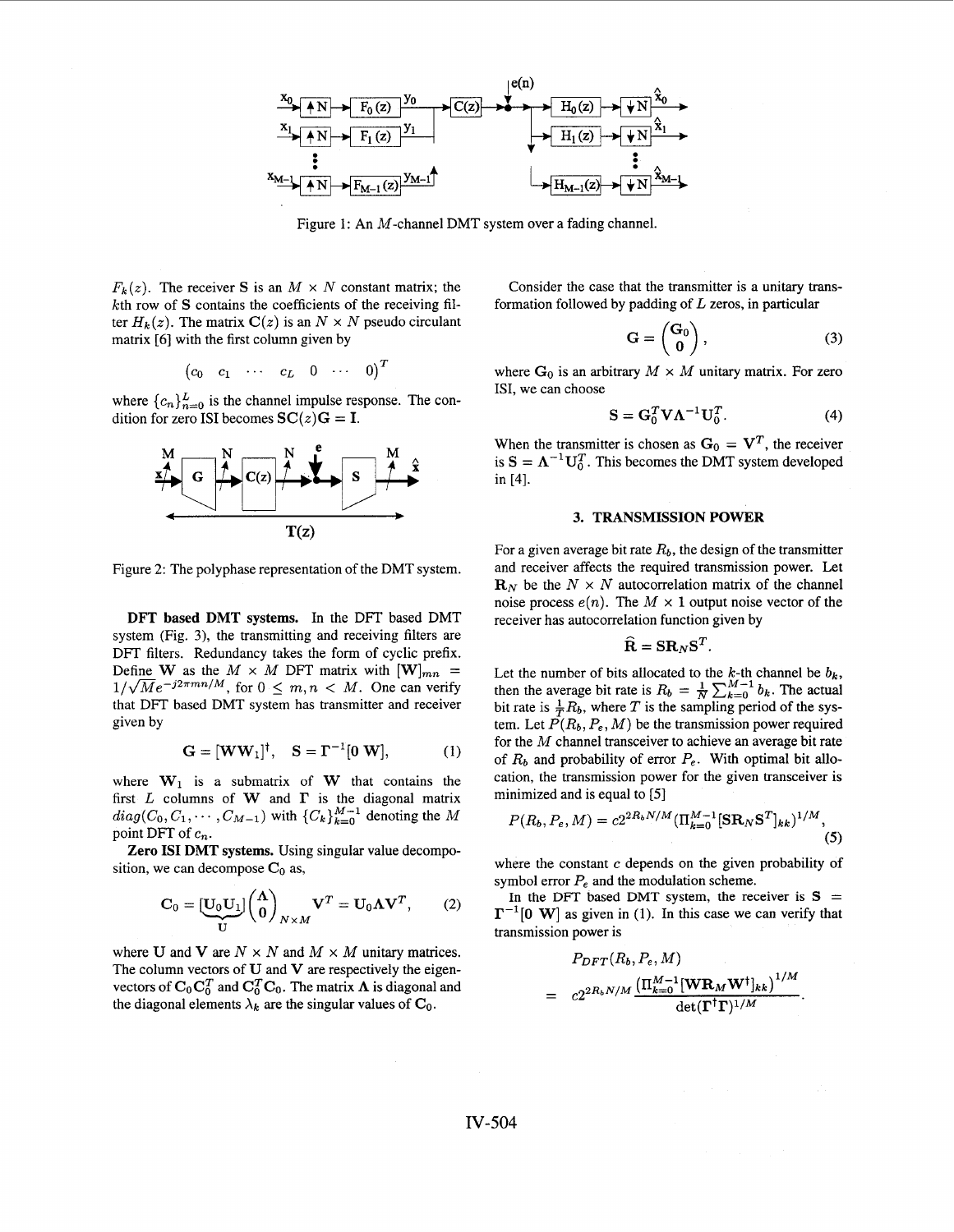

Figure **3:** An M-channel DFT based DMT system.

From (5) we see that the transmission power can be further minimized by optimizing the transceiver. Using the optimal transceiver, the minimum transmission power is *[5]* 

$$
P_{opt}(R_b, P_e, M) = c2^{2R_bN/M} \frac{\left(\det(\mathbf{U}_0^T \mathbf{R}_N \mathbf{U}_0)\right)^{1/M}}{\det(\mathbf{\Lambda}^2)^{1/M}}
$$

## **4. ASYMPTOTICAL PERFORMANCE**

In this section we will show that the DFT based DMT systems are asymptotically optimal although they are not optimal for finite number of channels. For a given error probability and bit rate, we will show that the power required in DFT based DMT system approaches that of the optimal system for large *M.* In particular,

$$
\lim_{M \to \infty} P_{opt}(R_b, P_e, M)
$$
\n
$$
= \lim_{M \to \infty} P_{DFT}(R_b, P_e, M)
$$
\n
$$
= c2^{2R_b} exp\left(\int_{-\pi}^{\pi} \ln \frac{S_{ee}(e^{j\omega})}{|C(e^{j\omega})|^2} \frac{d\omega}{2\pi}\right).
$$
\n(6)

Note that this is the same bound achieved by the DMT system with ideal filters as derived in **[3].** The proof can be done in two steps.

*Step 1:* Using the distribution of eigenvalues for Toeplitz matrices **[7],** we are able to show that

$$
\lim_{M \to \infty} \det(\mathbf{\Lambda}^2)^{1/M} = \lim_{M \to \infty} \det(\mathbf{\Gamma}^\dagger \mathbf{\Gamma})^{1/M}
$$

$$
= exp\left(\int_{-\pi}^{\pi} \ln |C(e^{j\omega})|^2 \frac{d\omega}{2\pi}\right), \tag{7}
$$

where  $C(e^{j\omega})$  is the Fourier transform of  $c_n$ .

can show that *Step* 2: Using properties of positive definite matrices, we

$$
\lim_{M \to \infty} \left( \det(\mathbf{U}_0^T \mathbf{R}_N \mathbf{U}_0) \right)^{1/M}
$$
\n
$$
= exp\left( \int_{-\pi}^{\pi} \ln S_{ee}(e^{j\omega}) \frac{d\omega}{2\pi} \right). \tag{8}
$$

On the other hand, properties of Toeplitz matrices give us  $[8]$ 

$$
\lim_{M \to \infty} \left( \Pi_{k=0}^{M-1} [\mathbf{W} \mathbf{R}_M \mathbf{W}^\dagger]_{kk} \right)^{1/M}
$$
\n
$$
= exp \left( \int_{-\pi}^{\pi} \ln S_{ee} (e^{j\omega}) \frac{d\omega}{2\pi} \right). \tag{9}
$$

With the equalities in *(7)-(9),* we can establish (6).

*Proof of (7):* Eq. (7) is a result for sequences of asymptotically equivalent matrices. Define the strong norm  $|| \cdot ||$ and the weak norm  $|\cdot|$  of an  $n \times n$  matrix **A** respectively as

$$
||A|| = \max_{\mathbf{v}} \left( \frac{\mathbf{v}^{\dagger} \mathbf{A}^{\dagger} \mathbf{A} \mathbf{v}}{\mathbf{v}^{\dagger} \mathbf{v}} \right)^{1/2}, \ |\mathbf{A}| = (\frac{1}{n} trace(\mathbf{A}^{\dagger} \mathbf{A}))^{1/2}.
$$

Two sequences of  $n \times n$  matrices  $A_n$  and  $B_n$  are said to be asymptotically equivalent [7] if

$$
||A_n||, ||B_n|| \le M_1 < \infty
$$
, and  $\lim_{n \to 0} |A_n - B_n| = 0$ .

Suppose  $A_n$  and  $B_n$  have eigenvalues  $\alpha_{n,k}$  and  $\beta_{n,k}$  and  $M_0 \leq \alpha_{n,k}, \beta_{n,k} \leq M_1$ . In [7], Gray shows that

$$
\lim_{n \to \infty} \frac{1}{n} \sum_{k=0}^{n-1} F(\alpha_{n,k}) = \lim_{n \to \infty} \frac{1}{n} \sum_{k=0}^{n-1} F(\beta_{n,k}),
$$

where  $F(\cdot)$  is an arbitrary function continuous on  $[M_0, M_1]$ . To show (7), we observe that

$$
\det(\Lambda^2) = \Pi_{k=0}^{M-1} \lambda_k^2
$$
, and 
$$
\det(\Gamma^{\dagger} \Gamma) = \Pi_{k=0}^{M-1} |C_k|^2
$$
.

The values  $\lambda_k^2$ , for  $k = 0, 1, \dots, M - 1$ , are the eigenvalues of  $\mathbf{A}_M = \mathbf{C}_0^T \mathbf{C}_0$ , where the subscript *M* indicates that  $\mathbf{A}_M$  is an  $M \times M$  matrix. Now we construct a sequence of matrices that is asymptotically equivalent to  $\mathbf{A}_M$  and their eigenvalues are  $|C$  $A_M$  is an  $M \times M$  matrix. Now we construct a sequence of matrices that is asymptotically equivalent to  $A_M$  and their eigenvalues are  $|C_k|^2$ . Define

$$
\widehat{\mathbf{C}}_0 = \left(\mathbf{I}_M \begin{array}{c} \mathbf{I}_L \\ \mathbf{0} \end{array}\right) \mathbf{C}_0.
$$

Then it can be verified that  $\widehat{C}_0$  is an  $M \times M$  circulant matrix with the first column given by

$$
\begin{pmatrix}c_0 & c_1 & \cdots & c_L & 0 & \cdots & 0\end{pmatrix}^T
$$

It is known that circulant matrices can be diagonalized by DFT matrices,

$$
\widehat{\mathbf{C}}_0 = \mathbf{W} \boldsymbol{\Gamma} \mathbf{W}^\dagger,
$$

where  $\Gamma$  is the diagonal matrix in (1). Let  $B_M = \tilde{C}_0^{\dagger} \tilde{C}_0$ , then the eigenvalues of  $B_M$  are  $|C_k|^2$ . It can be verified that  ${\bf A}_M$  and  ${\bf B}_M$  are asymptotically equivalent, so

$$
\lim_{M \to \infty} \frac{1}{M} \sum_{k=0}^{M-1} \log \lambda_k^2 = \lim_{M \to \infty} \frac{1}{M} \sum_{k=0}^{M-1} \log |C_k|^2.
$$

 $\boldsymbol{I}$